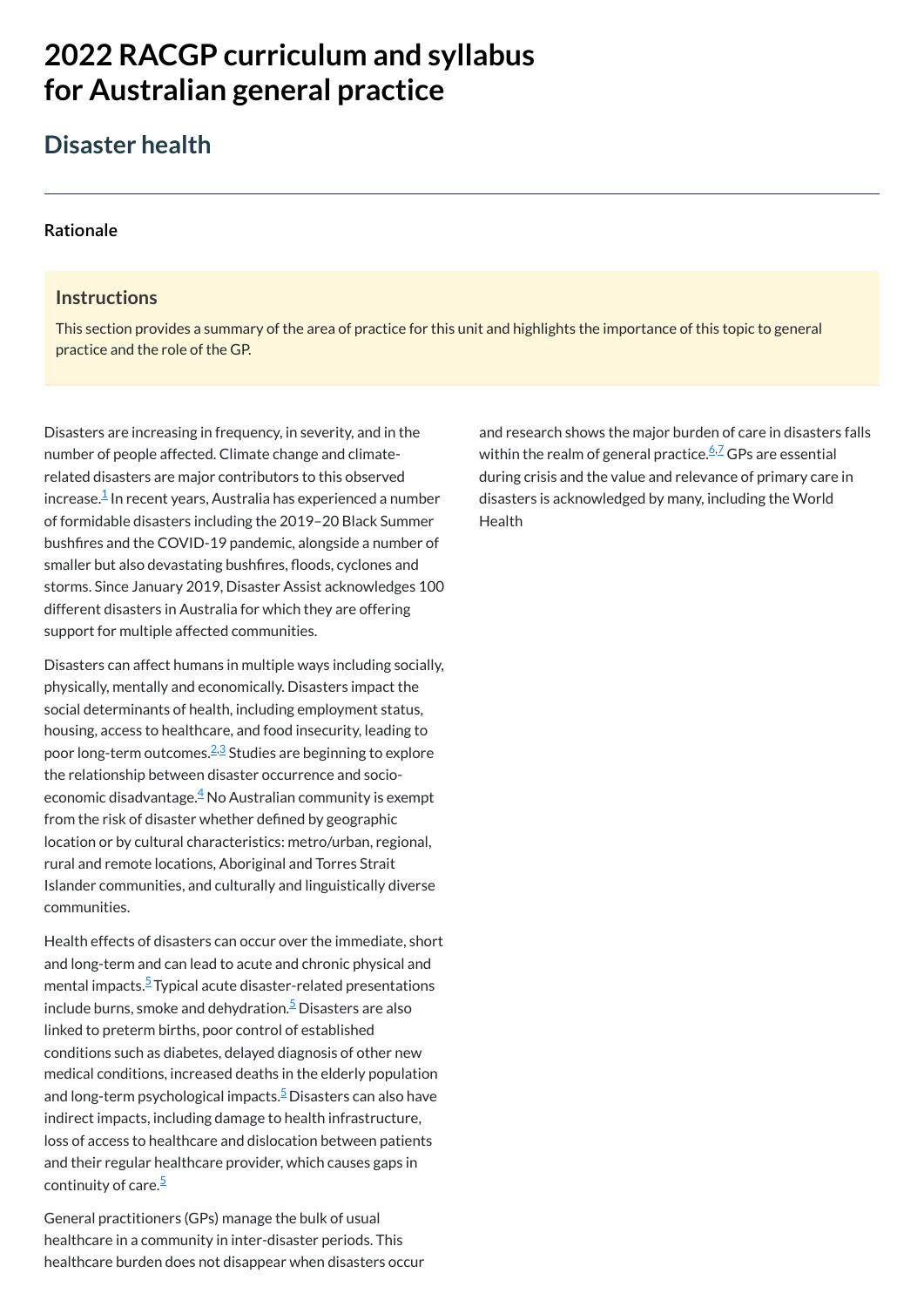#### **[Competencies and learning outcomes](javascript:void(0))**

#### **Instructions**

This section lists the knowledge, skills and attitudes that are expected of a GP for this contextual unit. These are expressed as measurable learning outcomes, listed in the left column. These learning outcomes align to the core competency outcomes of the seven core units, which are listed in the column on the right.

| Communication and the patient-doctor relationship |                                  |
|---------------------------------------------------|----------------------------------|
| Learning outcomes                                 | Related core competency outcomes |
| The GP is able to:                                |                                  |

| demonstrate appropriate respect and concern for patients,<br>families and communities who have experienced disasters in a<br>trauma-informed and culturally safe manner appropriate to the<br>patients' context | 1.1.2, 1.2.1, 1.2.2, 1.2.3, 1.3.1, 1.3.2, AH1.3.1, RH1.1.1 |
|-----------------------------------------------------------------------------------------------------------------------------------------------------------------------------------------------------------------|------------------------------------------------------------|
| • demonstrate knowledge of appropriate communication with<br>other health professionals and emergency services in disaster<br>situations                                                                        | RH1.1.1                                                    |
| communicate with other health professionals and emergency<br>services in a coordinated, clear and timely manner                                                                                                 | RH1.1.1                                                    |

**Applied knowledge and skills**

#### **References**

- <span id="page-1-0"></span>1.Centre for Research on the Epidemiology of Disasters and UN Office for Disaster Risk Reduction. Human cost of disasters: An overview of the last 20 years – 2000-2019. Geneva and Brussels: CRED and UNDRR, 2020.
- <span id="page-1-1"></span>2. Jiao Z, Kakoulides SV, Moscona J, et al. 2012. Effect of Hurricane Katrina on incidence of acute myocardial infarction in New Orleans three years after the storm. Am J Cardiol 2011;109(4):502–05.
- <span id="page-1-2"></span>3. Greenough PG, Lappi MD, Hsu E B, et al. Burden of disease and health status among Hurricane Katrina-displaced persons in shelters: A population-based cluster sample. Ann Emerg Med 2008;51(4):426–32.
- <span id="page-1-3"></span>4. Sewell T, Stephens R, Dominey-Howes D, Bruce E, Perkins-Kirkpatrick S. Disaster declarations associated with bushfires, floods and storms in New South Wales, Australia between 2004 and 2014. Scientific Reports 2016;6:1–11.
- <span id="page-1-4"></span>5.Commonwealth of Australia, Department of the Prime Minister and Cabinet. A national approach to national disaster: The Commonwealth Government response to the Royal Commision into National Natural Disaster Arrangements. Barton ACT: Commonwealth of Australia, 2020.
- <span id="page-1-5"></span>6.Kohsaka S, Endo Y, Ueda I, Namiki J, Fukuda K. 2012. Necessity for primary care immediately after the March 11 tsunami and earthquake in Japan. Arch Intern Med 2021;172(3): 290–91.
- <span id="page-1-6"></span>7.World Health Organisation. Primary health care and health emergencies: Brief. Geneva: WHO, 2018.
- 8.Commonwealth of Australia. Royal Commission into National Natural Disaster Arrangements Report. Canberra: Commonwealth of Australia, 2020.
- 9. Burns P, Manderson K. Building GP capacity in times of disaster. MJA InSight+ 2020;3 [\(https://insightplus.mja.com.au/2020/3/building-gp-capacity-in-times-of-disaster\)](https://insightplus.mja.com.au/2020/3/building-gp-capacity-in-times-of-disaster) [Accessed 7 September 2021].
- 10. Burns P, Douglas K, Hu W, Aitken P, Raphael B. General practitioners in the field: A qualitative study of general practitioners' experiences in disaster healthcare. Aust J Gen Pract 2020;49(3):132–38.
- 11. World Medical Association. WMA Statement on Medical Ethics in the Event of Disasters. Chicago, USA: WMA 2017 (http://www.wma.net/policies-post/wma[statement-on-medical-ethics-in-the-event-of-disasters\)](http://www.wma.net/policies-post/wma-statement-on-medical-ethics-in-the-event-of-disasters) [Accessed 7 September 2021].
- 12. FitzGerald GJ, Aitken P, Arbon P, et al. A National framework for disaster health education in Australia. Prehosp Disaster Med 2010;25(1):4–11. doi: 10.1017/s1049023x00007585.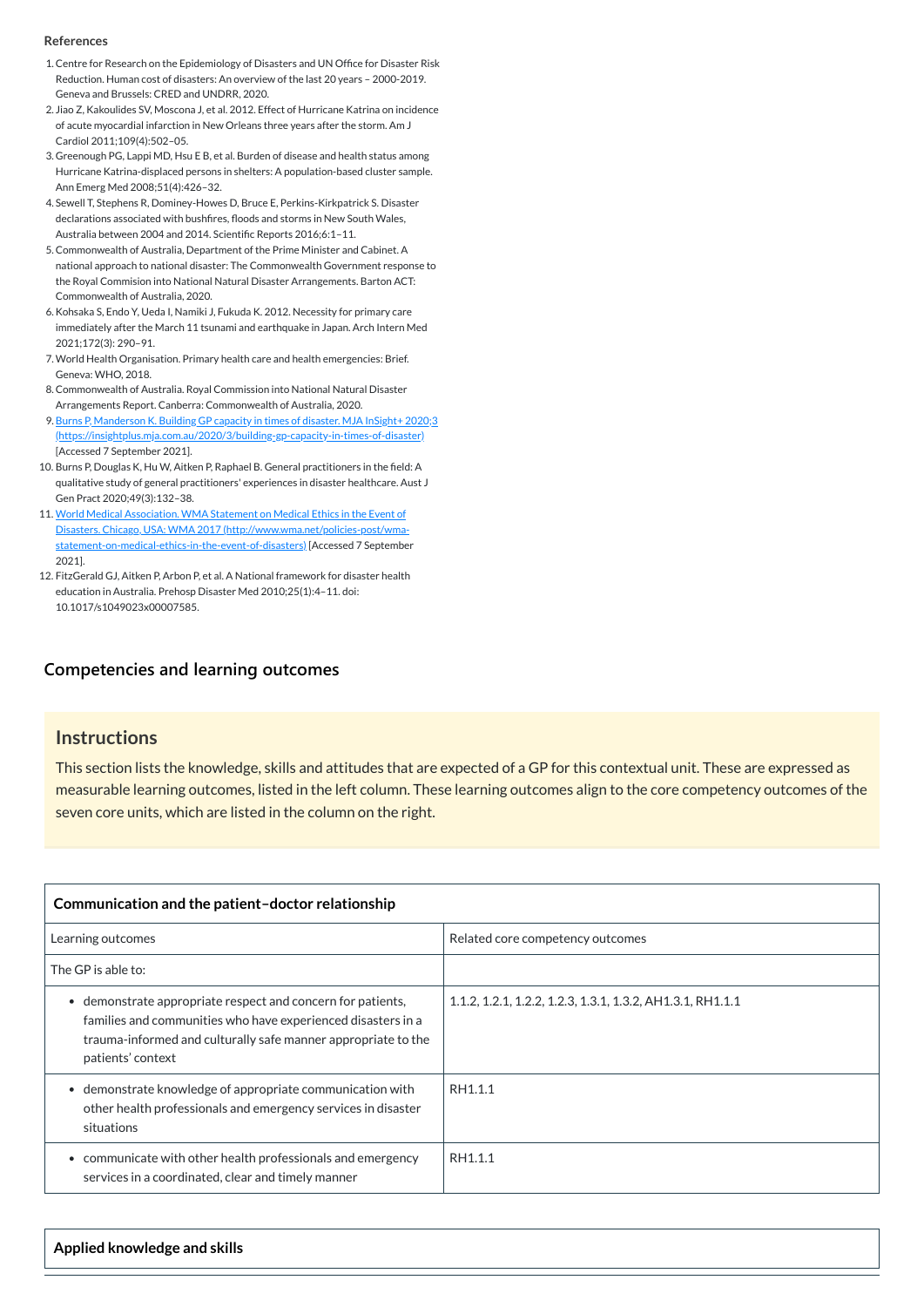| Applied knowledge and skills                                                                                                                                                                                                                                                     |                                                              |  |
|----------------------------------------------------------------------------------------------------------------------------------------------------------------------------------------------------------------------------------------------------------------------------------|--------------------------------------------------------------|--|
| Learning outcomes                                                                                                                                                                                                                                                                | Related core competency outcomes                             |  |
| The GP is able to:                                                                                                                                                                                                                                                               |                                                              |  |
| • evaluate situations where Psychological First Aid and Skills for<br>Psychological Recovery would be appropriate and demonstrate<br>competence in their provision                                                                                                               | 2.1.3, 2.3.1                                                 |  |
| • discuss disaster triage, sieve and sort, with an understanding of<br>where it fits within the structured response of major incident<br>medical management and support (MIMMS) systems                                                                                          | 2.1.3, 2.3.1                                                 |  |
| • critically appraise competing information sources in disasters<br>and pandemics targeting several sources of truth for reference<br>during the changing environment and changing clinical<br>recommendations                                                                   | 2.2.1, 2.2.2                                                 |  |
| • discuss how GPs can demonstrate leadership in emergency or<br>disaster situations across the range of hazards most likely in the<br>local practice region                                                                                                                      | 2.3.3                                                        |  |
| • collaborate with other health and emergency services on patient<br>care during and after disasters to provide overall coordination of<br>patient care, minimise fragmentation of care, and contribute to<br>patient management during surges across the whole health<br>system | 2.3.3, 2.3.2, 2.3.1, AH2.3.1, AH2.3.2, RH2.3.1               |  |
| • adapt and innovate clinical care during the difficult environment<br>of disasters and pandemics, working within disaster and<br>pandemic management systems informed by evidence and best<br>practice                                                                          | 2.3.1, 2.3.2, 2.3.3, 2.3.4                                   |  |
| • summarise the key concepts of disaster management and how<br>GPs contribute through each stage of disaster: Prevention,<br>Preparedness, Response and Recovery                                                                                                                 | 2.2.2, 2.3.1, 2.3.2, 2.3.3, 2.3.4, RH2.3.1, AH2.1.2, AH2.3.1 |  |

| Population health and the context of general practice                                                                                                                                                                                                                                           |                                              |
|-------------------------------------------------------------------------------------------------------------------------------------------------------------------------------------------------------------------------------------------------------------------------------------------------|----------------------------------------------|
| Learning outcomes                                                                                                                                                                                                                                                                               | Related core competency outcomes             |
| The GP is able to:                                                                                                                                                                                                                                                                              |                                              |
| • explain factors affecting each individual and each community's<br>vulnerability and resilience to optimise disaster healthcare and<br>surveillance during the acute and post-disaster periods                                                                                                 | 3.2.1, 3.2.3, AH3.2.1, AH3.2.2               |
| • discuss the risk to local population health and deterioration of<br>social determinants of health and consider the potential for<br>change in chronobiology of clinical conditions                                                                                                            | 3.1.1, 3.1.3, 3.2.3, AH3.2.2                 |
| • evaluate the additional impact of disasters and pandemics on<br>communities, including rural, culturally and linguistically diverse,<br>Aboriginal and Torres Strait Islander, and socially disadvantaged,<br>and discuss mitigation strategies                                               | AH3.2.2, 3.1.3                               |
| • explain the risk factors and epidemiological pattern of<br>psychological and physical health conditions likely to occur<br>during the disaster and in the weeks, months and years<br>following, to enable early identification and management,<br>including screening and active case finding | 3.1.1, 3.1.3, 3.2.1, 3.2.3, AH3.2.1, AH3.2.2 |
| • formulate media strategies to provide updated health<br>information to the local community in a disaster, or to limit<br>exposure of self or others to the media, as appropriate                                                                                                              | RH3.1.1, 3.1.3, 3.2.2                        |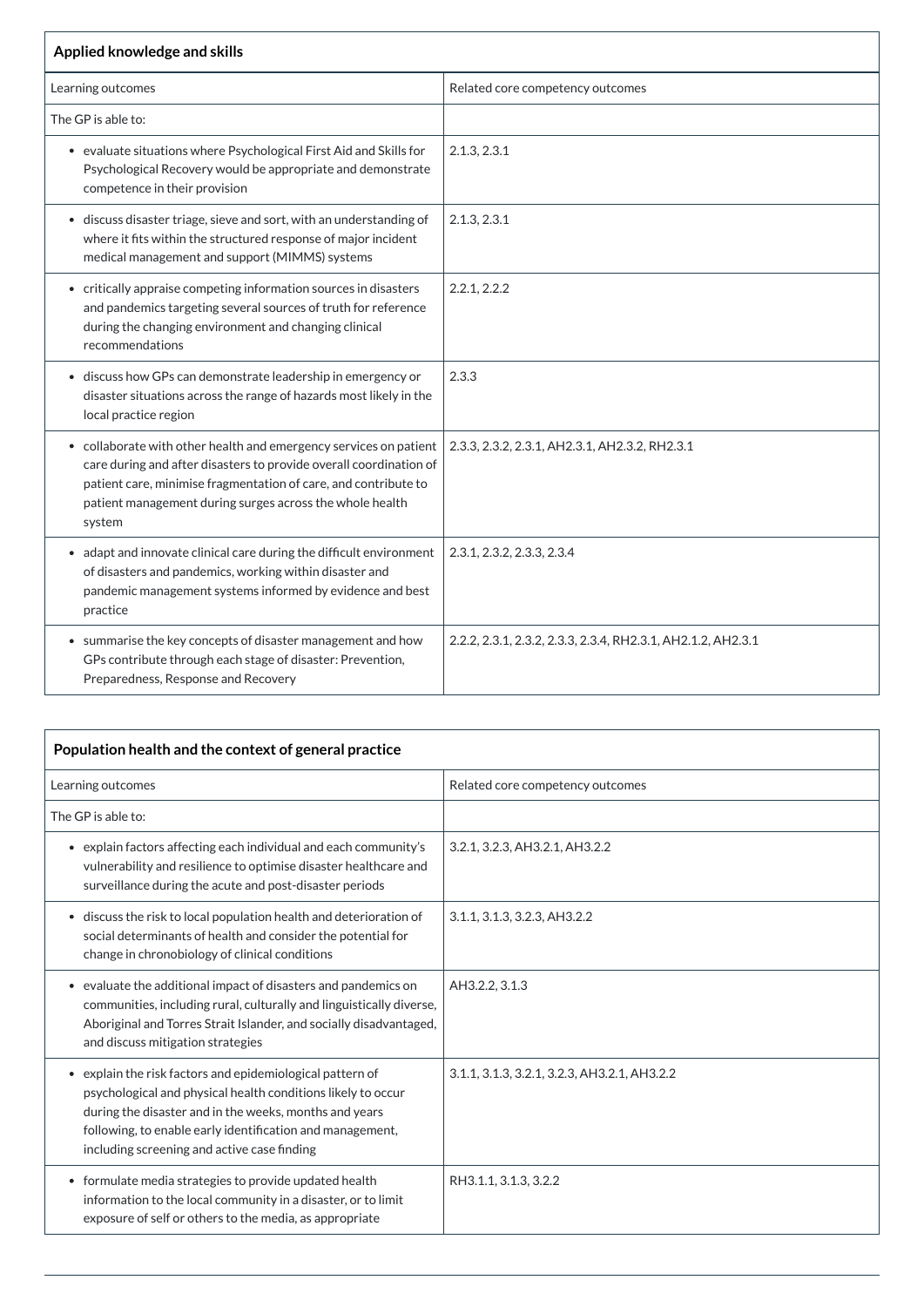| <b>Professional and ethical role</b>                                                                                                                                                                                                                                           |                                  |
|--------------------------------------------------------------------------------------------------------------------------------------------------------------------------------------------------------------------------------------------------------------------------------|----------------------------------|
| Learning outcomes                                                                                                                                                                                                                                                              | Related core competency outcomes |
| The GP is able to:                                                                                                                                                                                                                                                             |                                  |
| institute and maintain self-care strategies and avenues for<br>$\bullet$<br>support prior to any local community disaster when GPs often<br>play a strong role in caring for disaster-affected patients                                                                        | 4.2.1, RH4.2                     |
| maintain self-awareness of the effects of disasters on GPs and<br>practice staff in their dual roles as local community members<br>and local health professionals, while taking into account<br>strengths, vulnerabilities, personal characteristics and disaster<br>exposure. | RH4.2.1, 4.3.3                   |
| appraise the risk of infection transmission in different scenarios<br>and demonstrate donning and doffing of full personal protective<br>equipment, including fit-checking                                                                                                     | 4.1.1                            |

| Organisational and legal dimensions                                                                                                                                                                                                          |                                  |  |
|----------------------------------------------------------------------------------------------------------------------------------------------------------------------------------------------------------------------------------------------|----------------------------------|--|
| Learning outcomes                                                                                                                                                                                                                            | Related core competency outcomes |  |
| The GP is able to:                                                                                                                                                                                                                           |                                  |  |
| • discuss the principles involved in business continuity and<br>disaster planning for the general practice, including for a<br>pandemic                                                                                                      | 5.1.1, 5.1.2, RH5.1.1            |  |
| • discuss how to provide a practice environment that is culturally<br>and psychologically safe for disaster-affected community<br>members and for practice staff, including GPs themselves                                                   | 5.2.5, 5.2.6                     |  |
| • ensure that appropriate practice procedures and processes are<br>in place for monitoring and ongoing review of patients at higher<br>risk of adverse effects on psychological health, physical health,<br>or social determinants of health | AH5.1.1, AH5.1.2, AH5.2.1        |  |
| • assess risk of transmission of infection during an infectious<br>disease outbreak and apply the hierarchy of controls and<br>principles of infection prevention and control to a standard<br>general practice setting                      | 5.1.1, AH5.1.1                   |  |

## **[Words of wisdom](javascript:void(0))**

**Instructions**

This section includes tips related to this unit from experienced GPs. This list is in no way exhaustive but gives you tips to consider applying to your practice.

**Extension exercise:** Speak to your study group or colleagues to see if they have further tips to add to the list.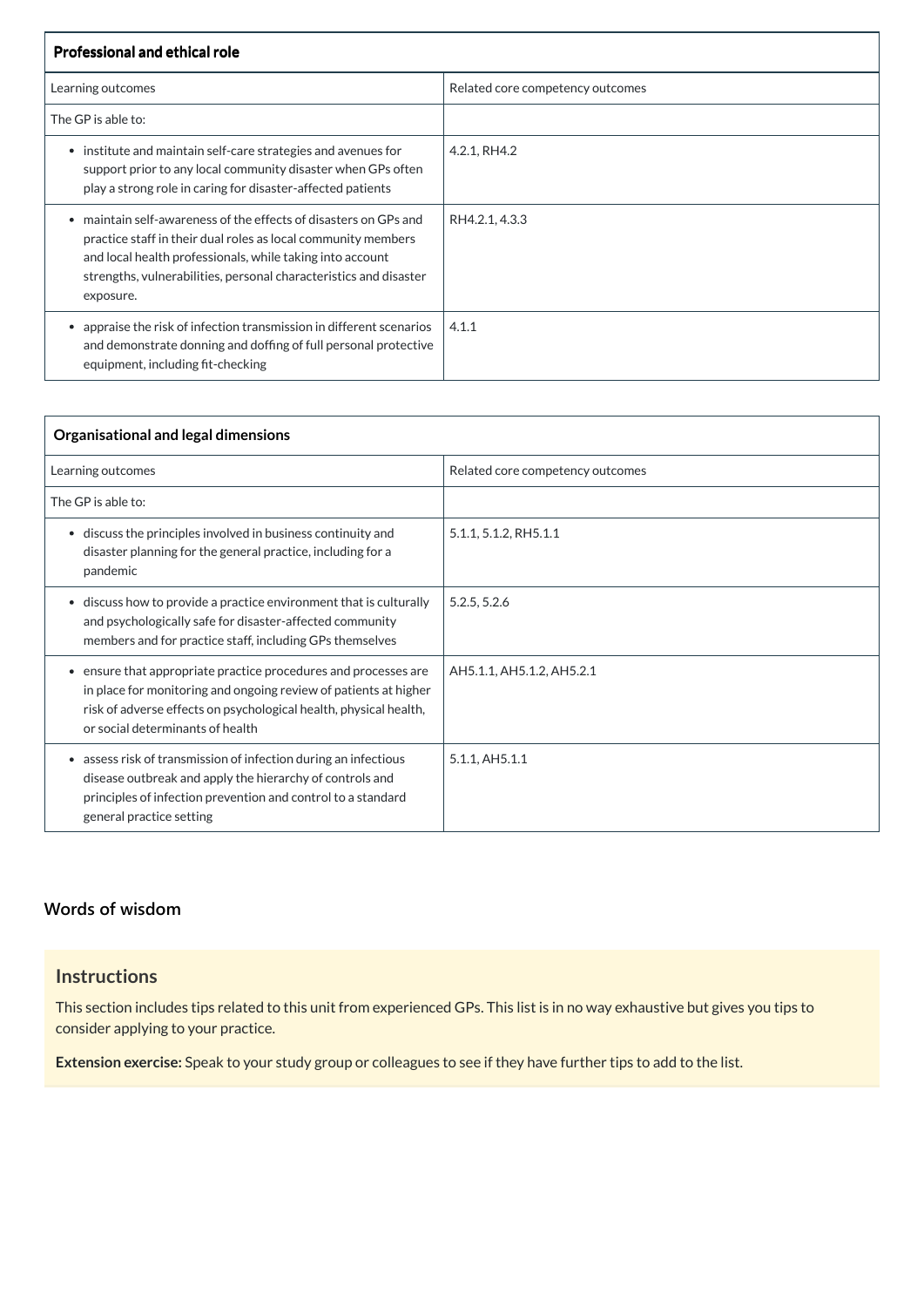- **1.** Disasters have catastrophic effects on humans. When disaster strikes a community the local GP will inevitably be involved. It is vital to consider your role as a GP before disaster occurs.
- **2.** There are several ways to begin to understand disasters:
	- $\circ$ through a scenario, guided by someone knowledgeable in the field, such as your supervisor or the local hospital disaster manager
	- by taking part in a local health district disaster exercise  $\circ$
	- by listening to someone who has been through a disaster either professionally or as a personal experience.  $\circ$
- **3.** Disaster planning doesn't need to be complicated. It's valuable to simply run through your disaster plan in your mind or create a one-page plan.
- **4.** Recovery and resilience begins in good planning and preparedness, including self-care it is easy to forget to look after your own safety and wellbeing. Remember that you don't need to do everything yourself. The best disaster professionals monitor their own alertness levels and know when to remove themselves from the disaster response until they feel safe to return to continue to assist. This helps them stay safe and be able to continue to provide support to their community.
- **5.** During a pandemic, universal collaboration is crucial for successful management: at the local, national and global levels. You can't fight a pandemic on your own.

The questions in the table below are ordered according to the RACGP clinical exam assessment areas [\(https://www.racgp.org.au/getmedia/f93428f5-c902-44f2-b98a-e56d9680e8ab/Clinical-Competency-Rubric.pdf.aspx\)](https://www.racgp.org.au/getmedia/f93428f5-c902-44f2-b98a-e56d9680e8ab/Clinical-Competency-Rubric.pdf.aspx) and domains, to prompt you to think about different aspects of the case example.

Note that these are examples only of questions that may be asked in your assessments.

#### **[Case consultation example](javascript:void(0))**

#### **Instructions**

- 1. Read this example of a common case consultation for this unit in general practice.
- 2. Thinking about the case example, reflect on and answer the questions in the table below.

You can do this either on your own or with a study partner or supervisor.

**Extension exercise**: Create your own questions or develop a new case to further your learning.





**You are one of four GPs working in a small remote community where a prolonged heatwave has been** followed by high winds and catastrophic fires in the nearby national park. Several lives have been lost; no **one knows who is safe and who is missing. Many locals have been evacuated. Smoke is blanketing the town. Most ofthe town is without power. Your family, home and property are safe.**

<span id="page-4-0"></span>Peter, a 38-year-old local farmer with hypertension, diabetes and asthma presents asking for scripts for his usual medications. 'My meds got burnt in the fire, along with my house, my best stud Murray Grey, and most of my feed. I'm not sleeping so well, Doc. I'm having trouble focusing, and getting a bit irritable with the kids. The boys are four and eight years old. They've both gone really quiet which is pretty unusual for them, but that's normal after a big bushfire, isn't it?I guess it's good because we're all staying at the in-laws, and it's very crowded.'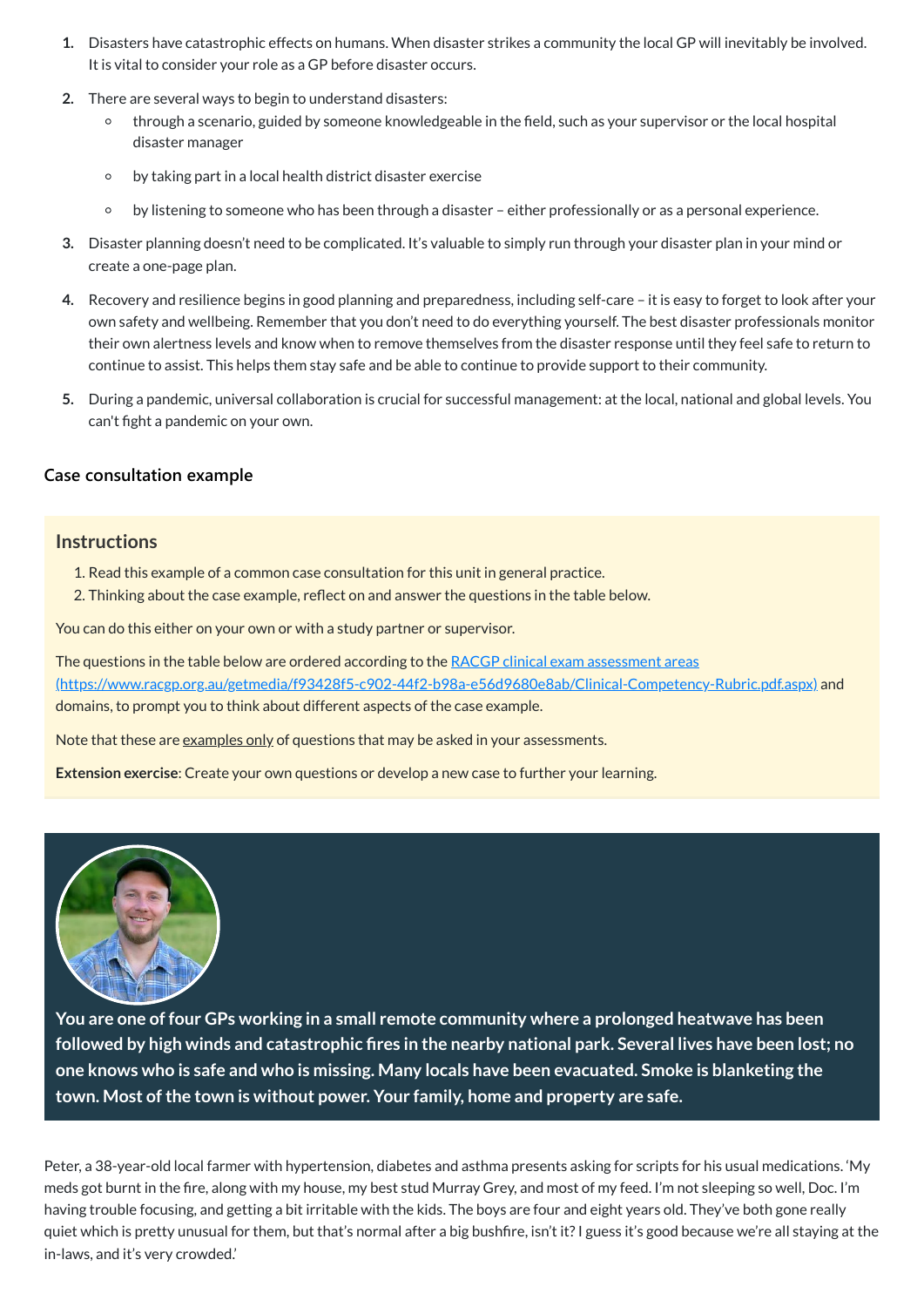| Questions for you to consider                                                                                                                                                                                                                         |                                                        | <b>Domains</b> |
|-------------------------------------------------------------------------------------------------------------------------------------------------------------------------------------------------------------------------------------------------------|--------------------------------------------------------|----------------|
| How would you approach this consultation in a trauma-<br>informed manner?                                                                                                                                                                             | 1. Communication and consultation skills               | 1,2,5          |
| How could you empower Peter using Skills for<br><b>Psychological Recovery (SPR)?</b>                                                                                                                                                                  |                                                        |                |
| What are your priorities in history-taking and clinical<br>examination? Why? How does the disaster context broaden<br>and reprioritise the information you need to gather?                                                                            | 2. Clinical information gathering and interpretation   | $\overline{2}$ |
| What more would you like to know about Peter's children<br>and their significant change in behaviour? Is it concerning?                                                                                                                               |                                                        |                |
| What factors in Peter's environment support or undermine<br>his resilience?                                                                                                                                                                           |                                                        |                |
| During this acute phase of the disaster what are the key<br>social, mental and physical health needs to consider for<br>Peter and his family?                                                                                                         | 3. Making a diagnosis, decision making and reasoning   | $\overline{2}$ |
| What is your approach to managing Peter and his family?<br>What resources could help you?                                                                                                                                                             | 4. Clinical management and therapeutic reasoning       | $\overline{2}$ |
| How might you identify people needing extra support in<br>your local community? Which organisations could you<br>partner with in your community to provide that support?                                                                              | 5. Preventive and population health                    | 1,2,3          |
| A GP is often involved in a disaster as both a professional<br>and a member of the community. The time to develop self-<br>care strategies is before a disaster occurs. What strategies<br>could you use for yourself, your family and your practice? | 6. Professionalism                                     | 4              |
| What is the role of a GP in each of the four phases of<br>disaster? Which of the four phases applies to this case<br>example?                                                                                                                         | 7. General practice systems and regulatory requirement | 5              |
| Does your practice have a disaster plan? A pandemic plan?<br>Can you draft a one-page version of either? (See learning<br>resources section for more information.)                                                                                    |                                                        |                |
| What if Peter's wife arrives during the consultation and<br>insists on joining? She is obviously distressed and unable to<br>focus. Can you demonstrate how you would provide<br>Psychological First Aid (PFA)?                                       | 8. Procedural skills                                   | $\overline{2}$ |
| Can you demonstrate donning and doffing full personal<br>protective equipment (PPE) including fit-checking a P2 or<br>N95 mask?                                                                                                                       |                                                        |                |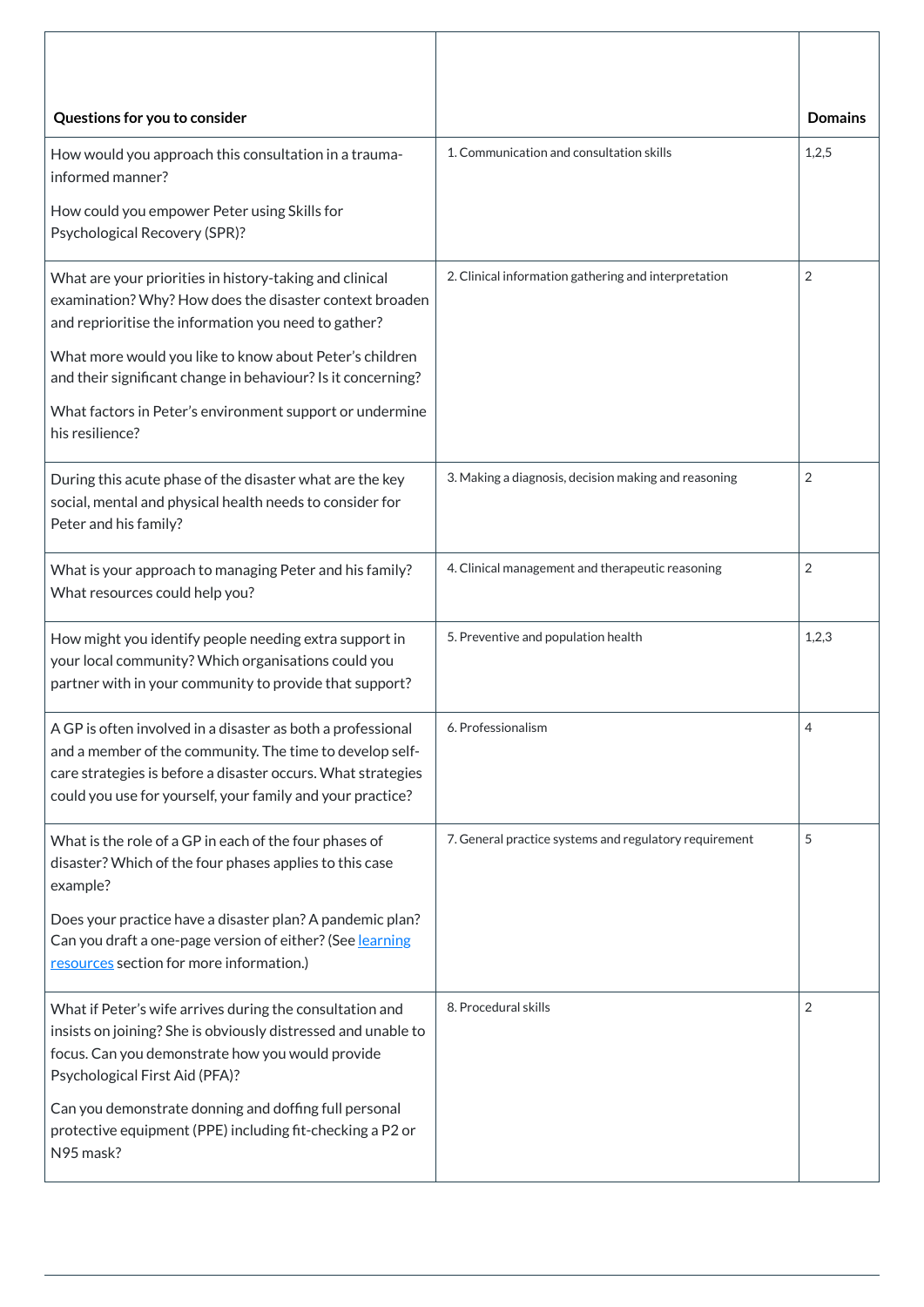| Questions for you to consider                                                                                                                                                                                                                                                                                                                                         |                                                            | <b>Domains</b> |
|-----------------------------------------------------------------------------------------------------------------------------------------------------------------------------------------------------------------------------------------------------------------------------------------------------------------------------------------------------------------------|------------------------------------------------------------|----------------|
| Situations rapidly evolve during disasters and that means<br>guidelines change too. How can you stay up to date with<br>the latest accurate information?                                                                                                                                                                                                              | 9. Managing uncertainty                                    | 2              |
| What if you receive a phone call notifying you that the local<br>aged care facility is being evacuated and relocated into the<br>community hall as all roads out of the town are closed due<br>to fire? About 40 patients will be arriving with access only<br>to nursing staff. What would you do? How would you adapt<br>and innovate to provide good medical care? |                                                            |                |
| How would you safety-net Peter, considering his chronic<br>conditions?                                                                                                                                                                                                                                                                                                | 10. Identifying and managing the significantly ill patient | $\overline{2}$ |

#### **[Learning strategies](javascript:void(0))**

## **Instructions**

This section has some suggestions for how you can learn this unit. These learning suggestions will help you apply your knowledge to your clinical practice and build your skills and confidence in all of the broader competencies required of a GP.

There are suggestions for activities to do:

• on your own

 $\bullet$  $\bullet$ 

- with a supervisor or other colleague
- in a small group
- with a non-medical person, such as a friend or family member.

Within each learning strategy is a hint about how to self-evaluate your learning in this core unit.

**On your own**

Read this story of a GP [\(https://www1.racgp.org.au/newsgp/clinical/%E2%80%98renewal-from-the-ashes%E2%80%99-ten-](https://www1.racgp.org.au/newsgp/clinical/%E2%80%98renewal-from-the-ashes%E2%80%99-ten-years-on-from-black-s)

years-on-from-black-s) affected by the 2009 Victorian bushfires.

Consider his experience. Does this give you some ideas for self-care if you find yourself involved in <sup>a</sup> disaster?

Watch Nicola Palfry's explanation of trauma-informed care [\(https://earlytraumagrief.anu.edu.au/\).](https://earlytraumagrief.anu.edu.au/)

Consider <sup>a</sup> patient you may have seen recently who was 'behaving poorly'. Does the video change your approach to such patients?In what ways?

Complete one of these units in the Emerging Minds Community Trauma Toolkit for GPs that discusses how GPs can support children during disasters.

- For children aged 0–5 years [\(https://emergingminds.com.au/resources/a-general-practitioners-guide-to-common-reactions](https://emergingminds.com.au/resources/a-general-practitioners-guide-to-common-reactions-to-trauma-and-loss-by-children-aged-0-5-years/)to-trauma-and-loss-by-children-aged-0-5-years/)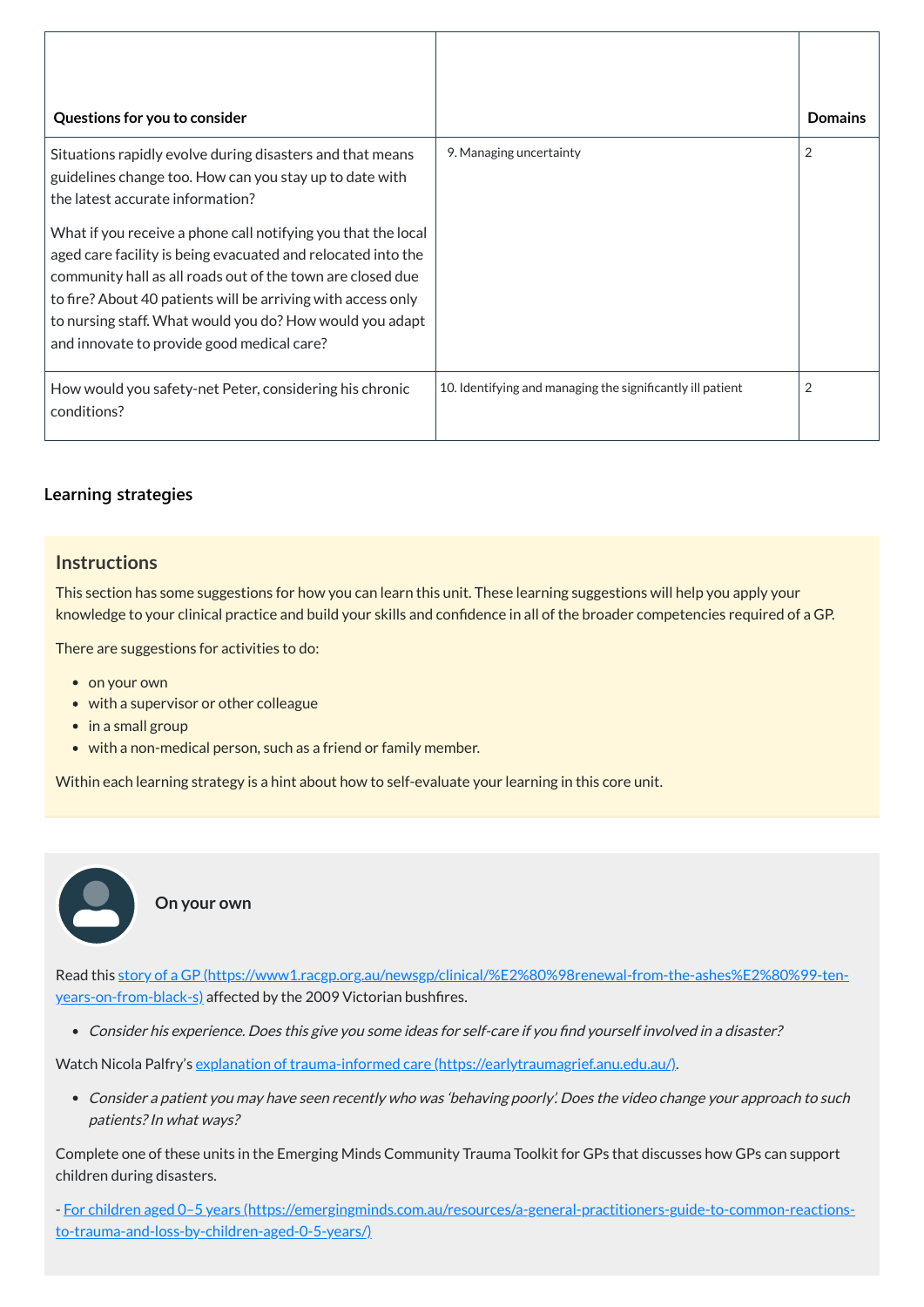- For children aged 6–8 years [\(https://emergingminds.com.au/resources/a-general-practitioners-guide-to-common-reactions](https://emergingminds.com.au/resources/a-general-practitioners-guide-to-common-reactions-to-trauma-and-loss-by-children-aged-6-8-years/)to-trauma-and-loss-by-children-aged-6-8-years/)
	- Consider the two children of the patient in the case [consultation](#page-4-0) example above. Is their change in behaviour concerning? What more would you want to know about them? How would you support their parent/s to support their children?

### **With a supervisor**

 $\frac{1}{60}$ 

Run through your practice's pandemic scenario with your supervisor, and then answer the following questions. You may like to refer to Managing pandemic influenza in general practice (http://www.racgp.org.au/running-a-practice/practice[management/managing-emergencies-and-pandemics/managing-pandemics/managing-pandemic-influenza-in-general-practic-](http://www.racgp.org.au/running-a-practice/practice-management/managing-emergencies-and-pandemics/managing-pandemics/managing-pandemic-influenza-in-general-practic-1/part-a-introduction/about-the-pandemic-flu-kit)1/part-a-introduction/about-the-pandemic-flu-kit).

Does your practice have <sup>a</sup> plan? What is the plan? What would your role be? How would you manage patient flow? How would you manage staff? What about managing infection prevention and control?

Following a disaster, a GP practice can be very busy; there may be many distressed patients presenting, and even police seeking information on the missing or deceased. Consider how you would manage your practice and support staff.

- How would you help parents to support their children through these difficult times? What resources could you direct them to?
- Does your supervisor have any suggestions?
- See the <u>[learning](#page-9-0) resources</u> section for more ideas.
- How could you manage the distress in the waiting room and prepare and support your front desk staff, as well as the rest of your GP team?
- Ask your supervisor about any experience of disaster situations they have had and what they learnt from them.

Read Psychological First Aid: An Australian guide to supporting people affected by disaster [\(https://psychology.org.au/getmedia/c1846704-2fa3-41ae-bf53-7a7451af6246/red-cross-psychological-first-aid](https://psychology.org.au/getmedia/c1846704-2fa3-41ae-bf53-7a7451af6246/red-cross-psychological-first-aid-disasters.pdf)disasters.pdf). Then consider this disaster scenario: Immediately following a cyclone you are assisting at an evacuation centre where a woman and young boy are sitting alone in a corner. You go over and they appear to be physically unharmed but in shock. Discuss or role-play the scenario with your group.

- Consider how you would manage this situation, including the use of Psychological First Aid (PFA).
- If you are watching the role play, make notes on what principles are being applied in this situation.
- Give feedback to each other.

Discuss being a rural GP in a disaster-affected area. Consider one of your usual patients who presents during the disaster, then at 1 week, 3 months and 6 months later.

Which physical and mental health presentations are more likely to present at these different times following <sup>a</sup> disaster? You may like to refer to the journal article, Primary care in disasters: Opportunity to address a hidden burden of health care [\(https://www.mja.com.au/system/files/issues/210\\_07/mja250067.pdf\)](https://www.mja.com.au/system/files/issues/210_07/mja250067.pdf).

Children are particularly vulnerable in disasters. They may present with behavioural changes in the immediate aftermath of a disaster; for example, an adolescent needing to sleep with their parents, or a normally active child becoming withdrawn and quiet. Discuss with your supervisor the different psychological and physical vulnerabilities of children in disaster.

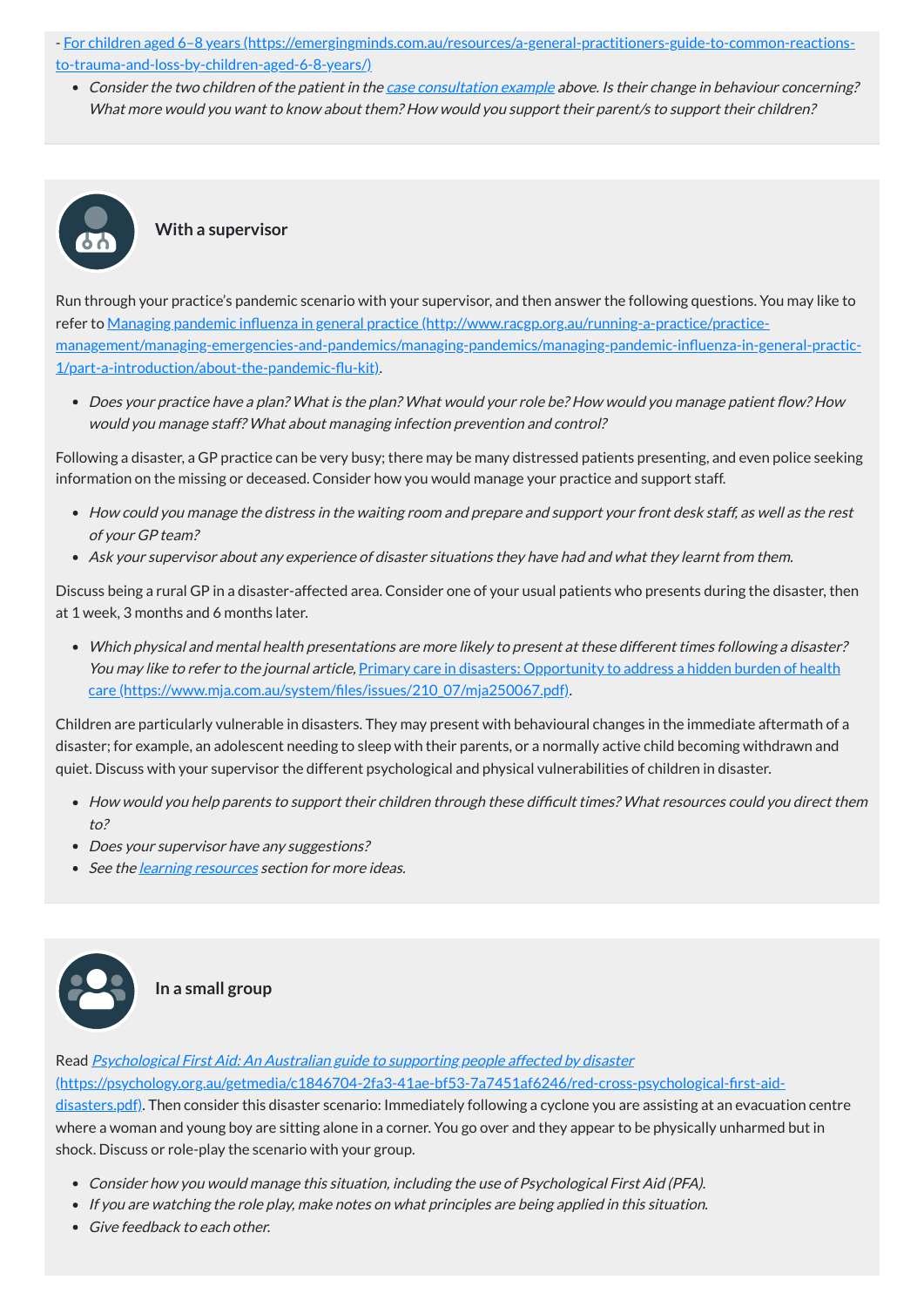Discuss a pandemic scenario: There has been an outbreak of a new influenza virus and it has just arrived in your local community. Two cases have been identified in a neighbouring practice which has now shut for two weeks. Hold a meeting to discuss your practice's pandemic plan in this situation.

- Was it hard to keep it to one page? What are the priorities?
- Who is best placed to be responsible for which items?
- Did you include your pets, if you have any?
- What would you do to reorganise your usual business to keep yourself, staff and patients safe?
- What are your main aims at this early stage?
- Discuss how you might support patients from the other practice.
- How might you manage your infection prevention and control processes? Refer to the RACGP <u>Pandemic flu kit</u> [\(http://www.racgp.org.au/running-a-practice/practice-management/managing-emergencies-and-pandemics/managing](http://www.racgp.org.au/running-a-practice/practice-management/managing-emergencies-and-pandemics/managing-pandemics/managing-pandemic-influenza-in-general-practic-1/part-a-introduction/about-the-pandemic-flu-kit)pandemics/managing-pandemic-influenza-in-general-practic-1/part-a-introduction/about-the-pandemic-flu-kit).



### **With a friend or family member**

Discuss your family's disaster plan with them or develop one together; keep it to one page. Brainstorm what it should include.

Talk to your family, friends or patients about how the COVID-19 pandemic affected them.

What did you learn that surprised you? How can this help you with your clinical practice?

#### **[Guiding topics and content areas](javascript:void(0))**

#### **Instructions**

These are examples of topic areas for this unit that can be used to help guide your study.

Note that this is not a complete or exhaustive list, but rather a starting point for your learning.

- Understand population health and the context of general practice:
	- Key concepts of disaster management:
		- all hazards
		- all agencies
		- prevention, preparedness, response, recovery (PPRR).
	- The changing roles of GPs in natural and man-made disasters through each phase of PPRR.
	- Business continuity planning for the general practice during disasters and pandemics.
	- Adaptation of practice procedures and processes to accommodate changing healthcare needs during disasters and pandemics.
- Understand pandemics:
	- How pandemics occur and evolve.
	- The aims and strategies of pandemic management; including public health measures and governance systems.
	- The changing roles of GPs through the phases of a pandemic: prevention, preparedness, response and recovery.
- Understand the health consequences of disasters:
	- The variations in health consequences across and within various hazards.
	- The risk factors for, and epidemiological patterns of, psychological and physical health conditions likely to occur during the disaster and in the weeks, months and years following, to enable early identification and management; including screening and active case-finding.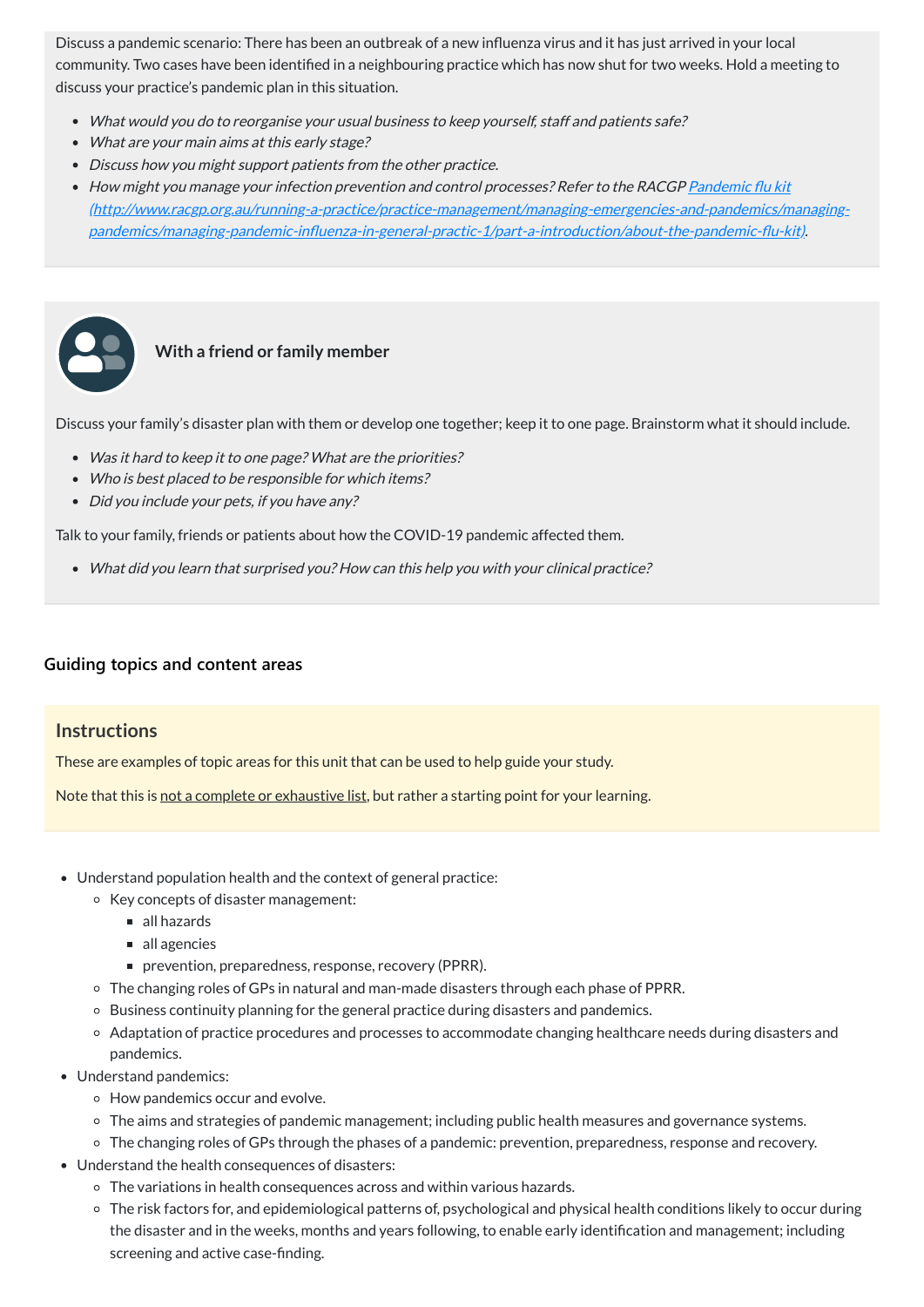- The risk to local population health and deterioration of social determinants of health, and the potential for change in chronobiology of clinical conditions.
- Consider resilience and vulnerability:
	- Understand contributing factors so as to optimise disaster healthcare and surveillance during the acute and postdisaster periods.
	- Understand the different impacts of disasters and pandemics on different populations: rural, culturally and linguistically diverse people, Aboriginal and Torres Strait Islander peoples, socially disadvantaged communities, children, pregnant and breast-feeding women, the elderly and those with chronic disease; consider mitigation strategies.
- Understand principles of self-care for GPs and practice staff.
- Be competent in:
	- o trauma-informed care
	- Psychological First Aid (PFA) and Skills for Psychological Recovery (SPR)
	- $\circ$  donning and doffing of full personal protective equipment (PPE); including fit-checking.
- Understand disaster triage sieve and sort within a structured response to disaster.
- Manage media and the flow of information:
	- Critically appraise competing information sources in disasters and pandemics, identifying several sources of truth for reference regarding the changing environment and changing clinical recommendations.
	- Understand when it is appropriate and safe to provide updated health information to the local community in a disaster.

The following list of resources is provided as a starting point to help guide your learning only and is not an exhaustive list of **all resources.** It is your responsibility as an independent learner to identify further resources suited to your learning needs, and to ensure that you refer to the most up-to-date guidelines on a particular topic area, noting that any assessments will utilise current guidelines.

• Burns PL, Douglas KA, Hu W. Primary care in disasters: Opportunity to address a hidden burden of health care [\(http://www.mja.com.au/system/files/issues/210\\_07/mja250067.pdf\).](http://www.mja.com.au/system/files/issues/210_07/mja250067.pdf) Med J Aust. 2019;210(7):297–99 e1.

## **[Learning resources](javascript:void(0))**

## **Instructions**

• The Royal Australian College of General Practitioners. Managing emergencies in general practice: A guide for preparation, response and recovery [\(http://www.racgp.org.au/running-a-practice/practice-management/managing-emergencies-and](http://www.racgp.org.au/running-a-practice/practice-management/managing-emergencies-and-pandemics/managing-emergencies-in-general-practice)pandemics/managing-emergencies-in-general-practice).

#### <span id="page-9-0"></span>**Journal articles**

The roles of GPs across the four stages of disasters; Figure 1 provides an overview of the GP healthcare response.

Provides a pandemic response in Australian Aboriginal and Torres Strait Islander communities.

Massey PD, Miller A, Saggers S, Durrheim DN, Speare R, Taylor K, Pearce G, Odo T, Broome J, Judd J, Kelly J, Blackley M, Clough A. Australian Aboriginal and Torres Strait Islander communities and the development of pandemic influenza containment strategies: Community voices and community control [\(https://www.sciencedirect.com/science/article/abs/pii/S0168851011001497?via%3Dihub\).](https://www.sciencedirect.com/science/article/abs/pii/S0168851011001497?via%3Dihub) Health Policy, 2011;103(2– 3):184–90.

#### **Textbooks**

Disaster medicine is covered in the emergency medicine chapter and explains the basics of disaster management for GPs.

• Murtagh J, Rosenblatt J, Coleman J, Murtagh C, editors. John Murtagh's General Practice, 7th edn.

[\(https://murtagh.mhmedical.com/content.aspx?sectionid=262527112&bookid=3133#262527353\)](https://murtagh.mhmedical.com/content.aspx?sectionid=262527112&bookid=3133#262527353) Sydney: McGraw Hill, 2018.

#### **Online resources**

Provides a broad overview of emergencies in general practice and includes a section on self-care.

A basic discussion on pandemics and the implementation in general practice.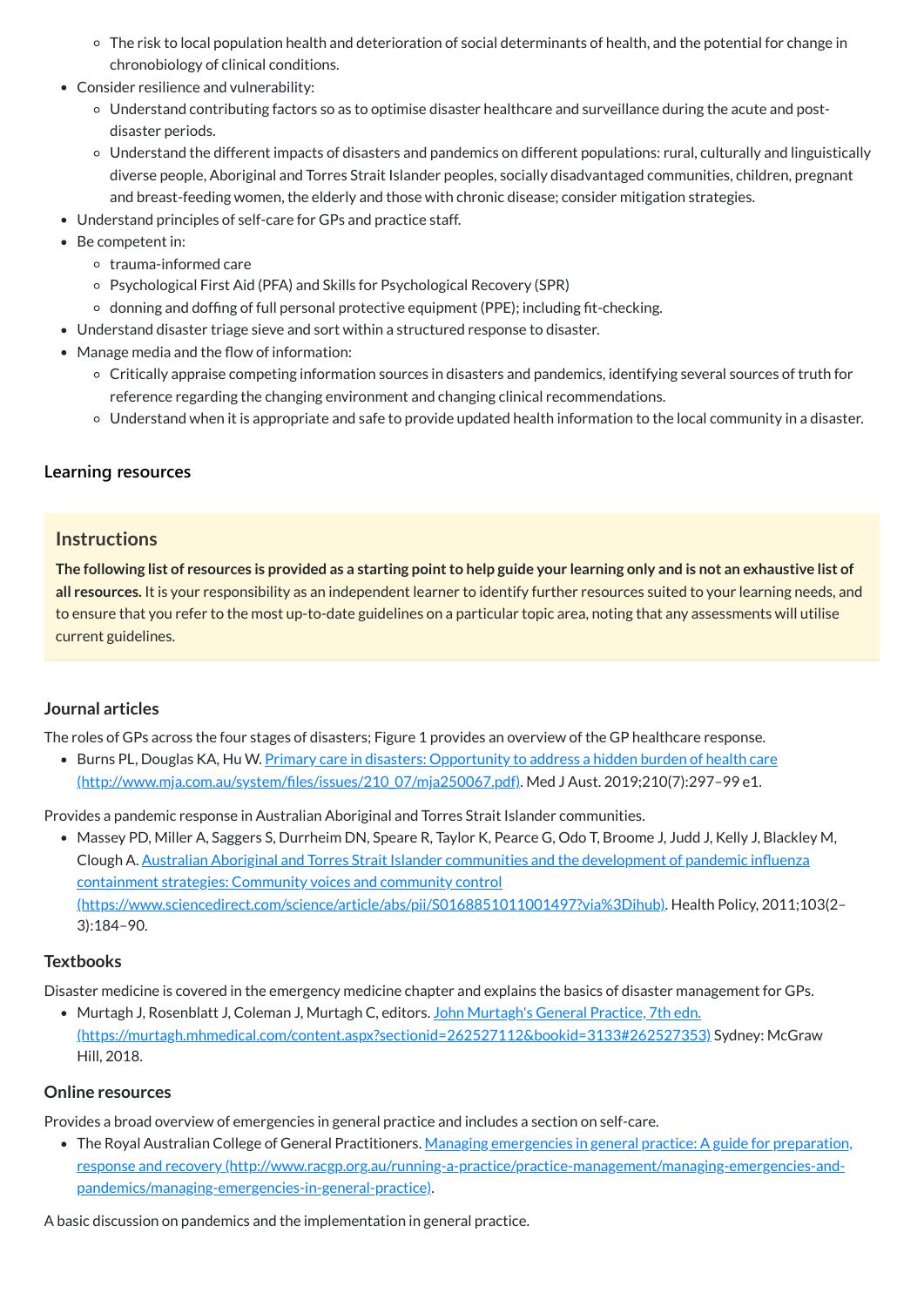• The Royal Australian College of General Practitioners. <u>Managing pandemic influenza in general practice: A guide for</u> preparation, response and recovery. 2nd edn (http://www.racgp.org.au/running-a-practice/practice-management/managing[emergencies-and-pandemics/managing-pandemics/managing-pandemic-influenza-in-general-practic-1/part-a](http://www.racgp.org.au/running-a-practice/practice-management/managing-emergencies-and-pandemics/managing-pandemics/managing-pandemic-influenza-in-general-practic-1/part-a-introduction/about-the-pandemic-flu-kit)introduction/about-the-pandemic-flu-kit).

• Australian Red Cross and Australian Psychological Society. Psychological First Aid: An Australian guide to supporting people affected by disaster. 2nd edn. [\(https://psychology.org.au/getmedia/c1846704-2fa3-41ae-bf53-7a7451af6246/red-cross](https://psychology.org.au/getmedia/c1846704-2fa3-41ae-bf53-7a7451af6246/red-cross-psychological-first-aid-disasters.pdf)psychological-first-aid-disasters.pdf)

A guide to Psychological First Aid.

• The National Center for PTSD & the National Child Traumatic Stress Network. Skills for Psychological Recovery: Field Operations Guide [\(http://www.nctsn.org/resources/skills-for-psychological-recovery\).](http://www.nctsn.org/resources/skills-for-psychological-recovery)

A guide to Skills for Psychological Recovery.

• Diabetes Australia and the Australian Diabetes Educators Association. The needs of people with diabetes and other chronic conditions in natural disasters: A guide for emergency services, local councils and the not-for-profit sector [\(http://www.adea.com.au/resources-2/disaster-planning-and-management/resources-for-local-council-emergency-services](http://www.adea.com.au/resources-2/disaster-planning-and-management/resources-for-local-council-emergency-services-and-not-for-profits-involved-in-emergency-management)and-not-for-profits-involved-in-emergency-management).

This toolkit focuses on children in disasters, including the effects on children at different stages of the disaster, and the different needs according to age, stage or context, such as rurality.

• Australian Child And Adolescent Trauma, Loss And Grief Network. Trauma-informed care resources [\(https://earlytraumagrief.anu.edu.au/\).](https://earlytraumagrief.anu.edu.au/)

Emerging Minds. Community Trauma Toolkit for GPs [\(https://emergingminds.com.au/resources/toolkits/community-trauma](https://emergingminds.com.au/resources/toolkits/community-trauma-toolkit/general-practitioners/)toolkit/general-practitioners/).

- The Royal Australian College of General Practitioners. *gplearning* [\(http://www.racgp.org.au/education/professional](http://www.racgp.org.au/education/professional-development/online-learning/gplearning)development/online-learning/gplearning):
	- Disaster recovery providing psychological support

This post-natural disaster health pathway has particularly helpful guidance on managing patients.

- RACGP Specific Interest groups:
	- Disaster management
	- Child and young person's health
	- Climate and environmental medicine

HealthPathways Community [\(http://www.healthpathwayscommunity.org\).](http://www.healthpathwayscommunity.org/)

A guide for emergency services relating to the needs of those with diabetes and other chronic conditions.

An outline of the concept of trauma-informed care and useful links to resources and further education.

#### **Learning activities**

Providing psychological support, including Psychological First Aid and Skills for Psychological Recovery.

Excellent training on the basics of disaster response at the scene of an incident, including disaster triage.

• MIMMS. Courses [\(http://www.mimms.org.au/\)](http://www.mimms.org.au/).

#### **Other**

#### **This contextual unit relates to the other unit/s of:**

- Cardiovascular health [\(https://www.racgp.org.au/curriculum-and-syllabus/units/cardiovascular-health\)](https://www.racgp.org.au/curriculum-and-syllabus/units/cardiovascular-health)
- Child and youth health [\(https://www.racgp.org.au/curriculum-and-syllabus/units/child-and-youth-health\)](https://www.racgp.org.au/curriculum-and-syllabus/units/child-and-youth-health)
- Disability care [\(https://www.racgp.org.au/curriculum-and-syllabus/units/disability-care\)](https://www.racgp.org.au/curriculum-and-syllabus/units/disability-care)
- Doctors' health [\(https://www.racgp.org.au/curriculum-and-syllabus/units/doctors-health\)](https://www.racgp.org.au/curriculum-and-syllabus/units/doctors-health)
- Emergency medicine [\(https://www.racgp.org.au/curriculum-and-syllabus/units/emergency-medicine\)](https://www.racgp.org.au/curriculum-and-syllabus/units/emergency-medicine)
- Endocrine and metabolic health [\(https://www.racgp.org.au/curriculum-and-syllabus/units/metabolic-and-endocrine-health\)](https://www.racgp.org.au/curriculum-and-syllabus/units/metabolic-and-endocrine-health)
- Infectious diseases [\(https://www.racgp.org.au/curriculum-and-syllabus/units/infectious-diseases\)](https://www.racgp.org.au/curriculum-and-syllabus/units/infectious-diseases)
- Mental health [\(https://www.racgp.org.au/curriculum-and-syllabus/units/mental-health\)](https://www.racgp.org.au/curriculum-and-syllabus/units/mental-health)
- Migrant, refugee and asylum seeker health [\(https://www.racgp.org.au/curriculum-and-syllabus/units/migrant-refugee-and](https://www.racgp.org.au/curriculum-and-syllabus/units/migrant-refugee-and-asylum-seeker-health)asylum-seeker-health)